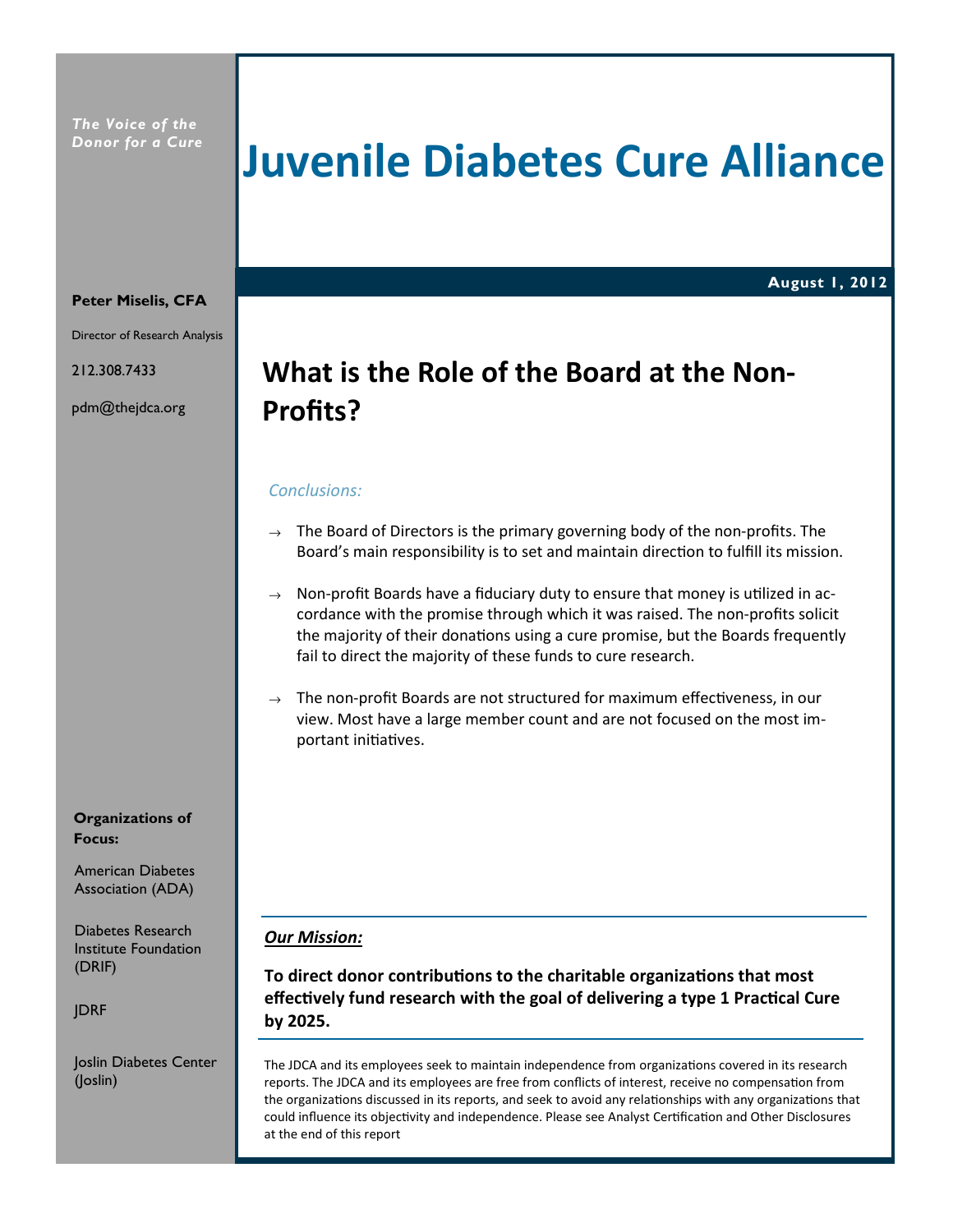#### What is the Role of the Board at the Non-Profits?

This report, the fifth in our corporate governance series, examines the role of the non-profits' governing Board and analyzes its effectiveness in the pursuit of a type 1 cure. A strong and effective Board of Directors (Board) is critical to solid corporate governance. At public companies the Board is the final authority that oversees the management of the operations, provides strategic guidance, and maintains focus on achieving the mission. At the four major diabetes non-profits, the Board of Directors (known as the Board of Trustees at Joslin) is the governing body that could effectively focus strategy and channel resources to achieve the organization's mission.

For public companies, Board members (Directors) are selected on the basis of their qualifications to oversee the direction of the company and to achieve the organization's mission. Public company Directors are elected by the shareholders, who are the primary stakeholders in the company. Importantly, Directors have a fiduciary duty to act in the best interests of the company and its stockholders. $<sup>1</sup>$ </sup>

Directors of most public companies are elected annually by shareholders and receive compensation for their service. In addition to their regular duties, Directors may serve on smaller Board committees, such as the Executive, Finance, Audit, and Nominating Committees that oversee specific functions of the organization.

In contrast to the election process for public companies, Directors at the DRIF and Joslin are elected by a limited number of "insiders" that include Directors and Officers. At the JDRF, delegates from each recognized chapter and each chartered international affiliate elect the Directors. <sup>2</sup> The ADA has a more complex selection process. The ADA Board includes: 1) a predefined group of officers who serve for one year, and 2) independent Directors who are elected for a three-year term by the ADA's National Leadership Council.  $3$  Regardless, for each of the four non-profits, Director selection does not involve the donor community at large.

Nearly all of the Directors of the four major type 1 non-profits are elected for a term of three years, and each Board is "staggered", meaning that one-third of the Directors are up for election every year. Non-profit Directors are not compensated unless they also serve as an officer. Directors at the major type 1 non-profits are expected to parcipate in fundraising, but fundraising requirements vary by organization. For example, fundraising is a materially higher priority for DRIF Directors than for Directors at either the ADA or JDRF.

The following table depicts key metrics of the non-profits' Board structure:

#### Non-Profit Board Metrics

|                                                  | <b>ADA</b>    | <b>DRIF</b> | <b>JDRF</b> | Joslin          |
|--------------------------------------------------|---------------|-------------|-------------|-----------------|
| Size of organization (2011 revenues in millions) | \$209         | \$11        | \$220       | \$80            |
| Number of Directors <sup>A</sup>                 | 39            | 31          | 35          | $14^{\text{B}}$ |
| Length of one term of service (years)            | $\mathbf{a}$  |             |             |                 |
| Maximum number of terms allowed to serve         | $\mathcal{L}$ | No Limit    |             | ∍ ∪             |

Source: Foundation and charity financial statements and by-laws

 $^{\mathsf{A}}$  As of July 24, 2012

 $B$  Includes 11 elected Trustees and 3 Ex Officio Trustees with voting rights

 $\textsuperscript{c}$  Maximum of 2 consecutive full 3-year terms for Directors that are not officers

 $^{\text{D}}$  Maximum of 3 consecutive 3-year terms; but the Board may waive this term limitation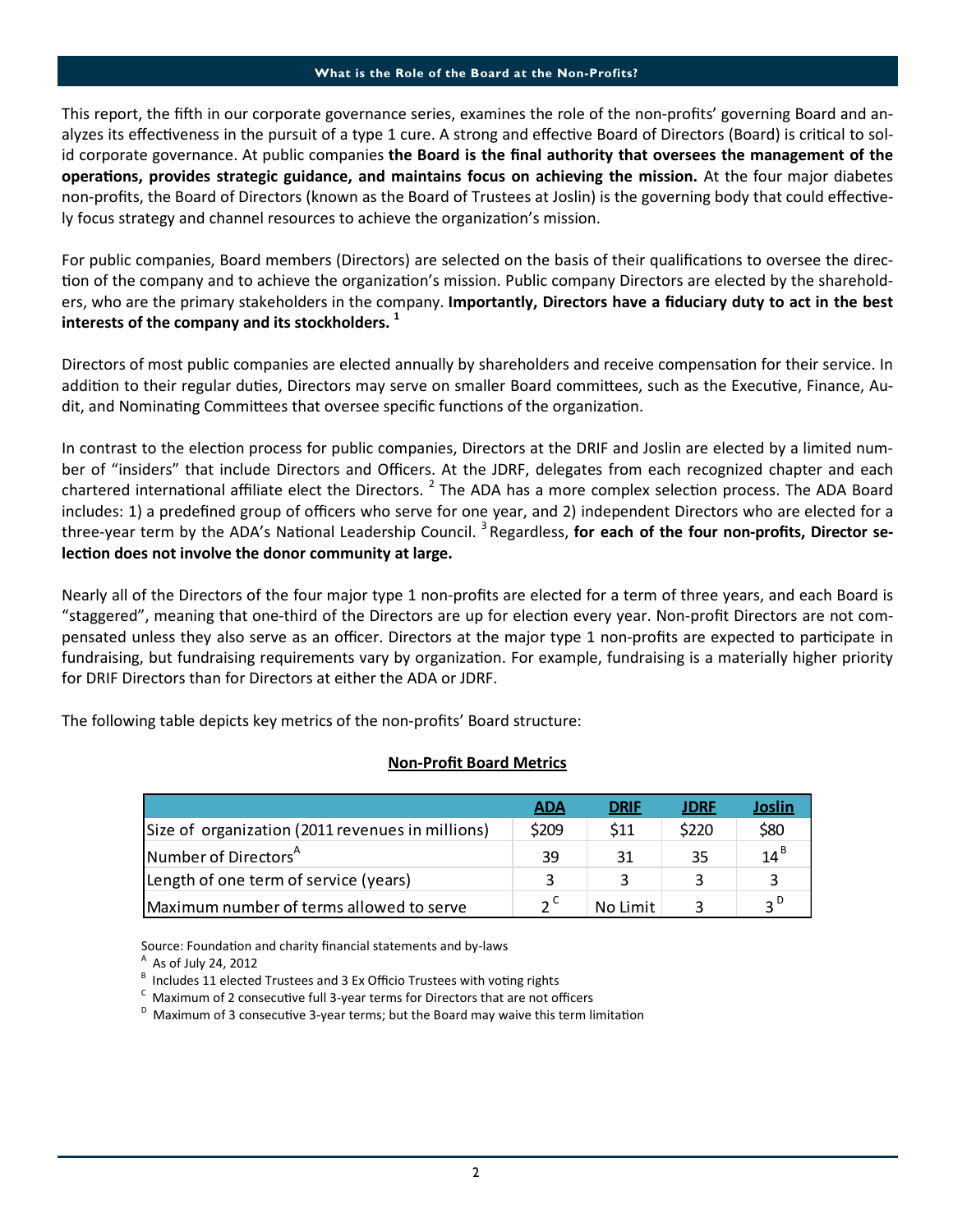#### What is the Role of the Board at the Non-Profits?

As seen in the table, three of the four non-profits (ADA, DRIF, JDRF) have Boards with more than 30 Directors. These organizations choose to retain so many directors for reasons that vary from representing stakeholder diversity, to recognizing significant donors, to balancing professional and non-professional members. However, larger Board size does not translate into greater effectiveness, in our opinion. Joslin is an outlier by comparison. It had 27 Trustees in 2010, but that number has since decreased to 14. <sup>4</sup> In recent years the ADA and DRIF have also significantly reduced the size of their Boards. <sup>5</sup> Even so, opportunities exist for further Board streamlining at these two charities as well as JDRF.

In comparison, the number of Directors at companies such as General Electric, IBM, Proctor & Gamble and numerous other blue chip enterprises ranges from 10-17. Apple, the company with the world's largest market capitalization, is governed by just eight Directors. In our opinion, large Boards become unwieldy and dilute the best ideas, thereby diminishing their overall effectiveness.

### Summary and Conclusion

The Board of a type 1 non-profit is charged with effectively overseeing operations, maintaining the proper strategic direction, and carrying out the organization's mission. A strong and effective Board will remain focused on activities that can achieve the mission while acting in the best interests of donors, who we believe are the non-profits' principal stakeholders. The donor community at large has no say in the election of the Directors of the major type 1 nonprofits, nor do donors have direct influence on setting the direction of the organization and establishing strategies to achieve the mission. The Board has a fiduciary duty to act in the best interests of donors and the organization. That duty extends to correctly aligning the allocations of donor contributions with the cure message that is so prevalent in fundraising, in our view.

Non-profit Boards should be directly and continuously accountable to donors, in our opinion. The Board has a responsibility to oversee execution of the operating strategy, to evaluate management's performance, and to objectively evaluate its own performance. No disclosures are made by the charities regarding the metrics and goals that are used to evaluate senior management's performance or the Directors' own performance. We believe that the non-profit Boards could exercise significantly greater accountability regarding overall organizational performance and, more specifically, development of a type 1 cure.

Lastly, we believe that most of the four non-profit boards are insufficiently focused on the development of a type 1 cure, which is fundamental to the mission of all four non-profits. The Board of Directors has a duty to keep the organization moving in the right direction, but they must also prevent the organization from going in too many wrong directions. With the possible exception of the DRIF, the non-profits are diverting their focus from a type 1 cure by pursuing far too many activities with no potential to deliver that outcome. The ADA and Joslin split their emphasis between type 1 and type 2 and are involved in numerous activities unrelated to cure research. The JDRF has decreased its funding of cure research as a percentage of total research grants. None of the Boards have articulated a clear strategy to deliver a cure. Adopting a definition of a cure and a cure-by date are two of the first steps that they could take to refocus their vision.